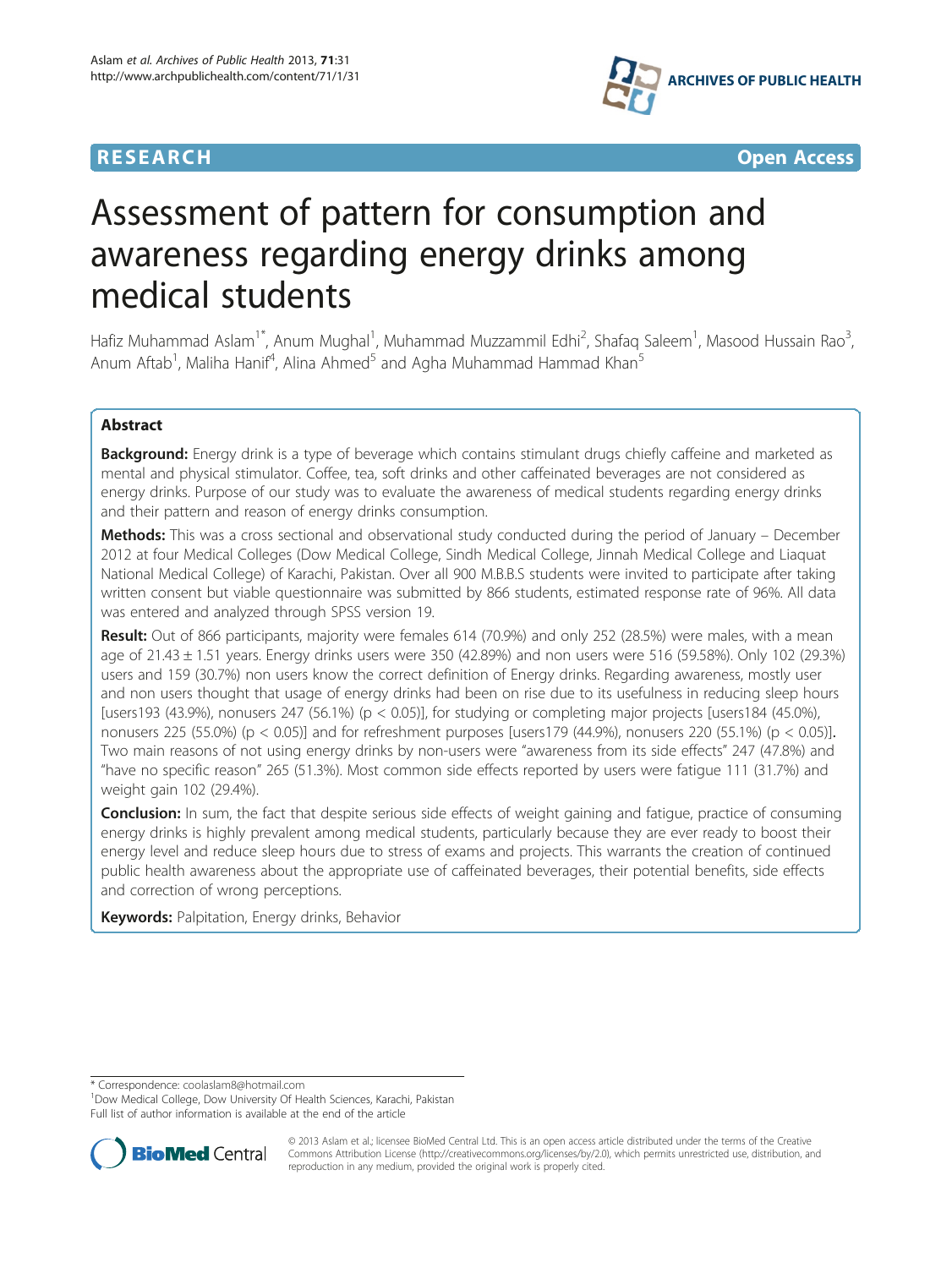## Background

Energy drinks are caffeinated beverages first appeared in Europe and Asia in the 1960s but did not become popular until the most widely known brand, Red Bull, was released in Austria in 1987; hitting the US market in 1997. By 2006, there were over 500 brands of energy drinks around the world, with sales exceeding \$500 million per annum in the US [\[1](#page-9-0)].

An energy drink is a type of beverage containing stimulant drugs, chiefly caffeine, which is marketed as mental and physical stimulator. Coffee, tea and other naturally caffeinated beverages are usually not considered as energy drinks. Soft drinks such as cola, may contain caffeine, but did not include in energy drinks [[2\]](#page-9-0). Prevalence of energy drinks use among adolescent and young adults to be 30-50% [\[3](#page-9-0)]. Studies have also demonstrated its high consumption in young athletics [\[4](#page-9-0)].

Energy drinks generally contain methylxanthines (including caffeine), taurine, glucuronolactone, B Vitamins, and herbs. Other commonly used ingredients are carbonated water, guarana, yerba mate, açaí, and taurine. Probably they are responsible for the possible medical side effects of energy drinks [[5\]](#page-9-0). Energy drinks are consumed by younger population for different reasons particularly for studying, partying, driving, for energy boost and wakefulness [\[6](#page-9-0)]. There is a positive association between energy drink consumption and improved psychomotor and mental performance because of the interaction of its various constituents [[7](#page-9-0)]. In conjunction with its positive effects, there are reviews on the negative effects of energy drinks as well [\[8](#page-9-0)]. According to a study, energy drinks have shown its great effect on cardiovascular system in terms of modulating the heart rates and blood pressure [\[9](#page-9-0)]. It was also proven that its consumers have experienced neuropsychosis as caffeine induces psychosis in those without a previously diagnosed psychotic disorder [[10](#page-9-0)]. Frequency of energy drink consumption was positively associated with "problem behaviors" exhibited as sexually risky behaviors, marijuana use, fighting, and failure to use seat belts [\[11\]](#page-9-0). It was also consider that genetic factors and pharmacological intolerance responsible for individual's vulnerability to caffeine related disorders including caffeine intoxication, dependence, and withdrawal [[12\]](#page-9-0). It also has erosion characteristics of dental enamel [[13](#page-10-0)].

## **Objectives**

In Pakistan very little concentration has given on energy drinks and there is not much data available regarding the awareness, prevalence and side effects of consuming energy drinks. Whatever is available is severely lacking in quality and focuses on the percentage of side effects only, without fully covering the basic reasons and pattern of taking energy drinks. Therefore this study was

planned to find out the awareness of medical students about the potential hazards of energy drink, their patterns and reason for consumption along with the knowledge of exact definition of energy drinks.

## Methods

## Data

A cross sectional and observational study was conducted during the period of January- December 2012. It was a multi-institutional study and all participants were students of different years of M.B.B.S studying in four large Medical Colleges of Karachi, i.e. Dow Medical College, Sindh Medical College, Liaquat National Medical College and Jinnah Medical College. Convenient sampling technique was used to collect the data. Approximately 900 students were contacted to participate in the study but viable questionnaires were submitted by 866 students, estimated response rate of 96%. Students of all other programs and qualification were excluded.

## Measures

For study seven trained researchers were included. Three students were from Dow Medical College, two from Sindh Medical College, one from Liaquat national medical college and one from Jinnah medical college. Initially questionnaire was field tested among 10 randomly chosen students who were in a public location on campus. The questionnaire took approximately two minutes to complete and modifications to the questionnaire were not necessary based on the field test responses. Researchers before giving questionnaire to anybody ensured that whom they approach were student at the university and that student had not previously completed the questionnaire.

## Ethical considerations

Study was initiated after taking approval from Institutional Review Board of Dow University of health Sciences. Prior written consent was taken from each student and they were also informed regarding study protocol. Those who were willing to participate anonymously completed the questionnaire.

## Questionnaire

Based on our objective, we made 16 variables questionnaire. Study instrument comprised of two sections. Section 1, which comprised of twelve questions (Q1-Q12), was concerned with the awareness of energy drinks usage.

## Section I

Q1 assessed demographic information (name, age, gender, name of medical college, year of study). Q2 was a questions with definition in which respondents were asked to choose energy drinks from various examples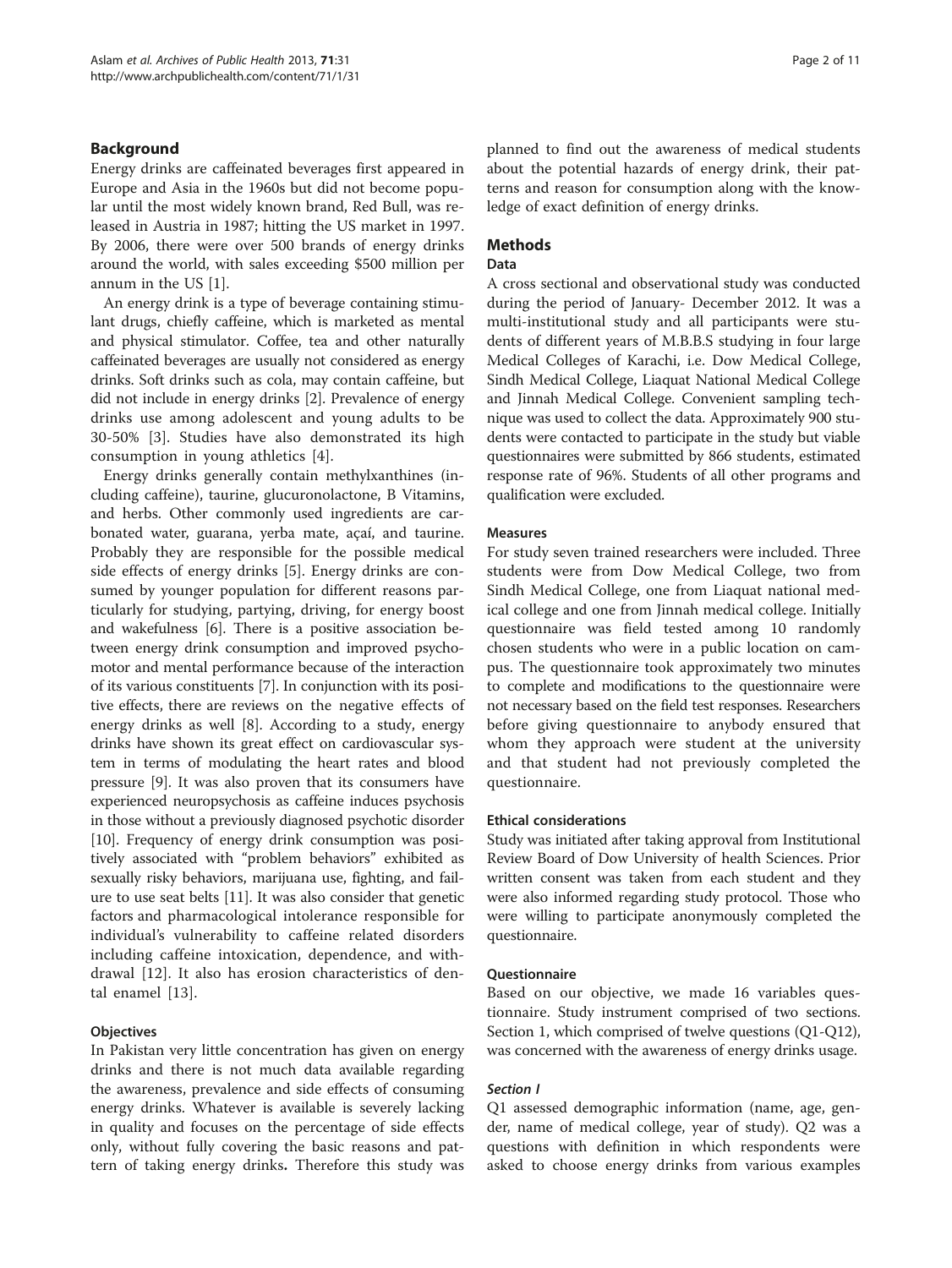(coffee, tea, Pepsi, cola). In Q3, addiction behaviors were asked along with addiction of energy drinks.

Q4-Q9 assessed awareness among users and non users. In Q4 it was asked why people use energy drinks, Q5 was about the knowledge of withdrawal effects of energy drinks. In Q6 it was asked from respondents that energy drinks manufacturers claim many things, how much they agreed with manufacturers. Q7 assessed the awareness regarding side effects of energy drinks. Q8 had two sections "a" and "b", in "a" section it was asked from participants that did they search about energy drinks in their life time, if participant give answer "yes" then they were instructed to give answer of section "b" which was about medium of searching, but if respondent marked answer "no" then it was instructed to skip section "b" and give answer of Q9. In Q9 it was inquire that according to their perspectives energy drinks is a fashion of upper class or not.

Q10 was a screening question, used to identify energy drink users, if participants answered "yes" then they were instructed to leave Q11 and fill rest of the Questionnaire, if respondent answer were "no" then they were instructed to give answer of question 11 only and return back the questionnaire to research assistant.

Q11 was only for non users in which reason of not drinking energy drinks was asked.

## Section II

From Q12-Q17, five questions were only for energy drinks users. Q12 was about the purpose for taking energy drinks, Q13 and Q14 were about withdrawal effects and time period of starting withdrawal effects respectively. Q15 and Q16 assessed pattern of consuming energy drinks, while Q17 was regarding side effects faced by users.

## Analysis

All the data was entered and analyzed through SPSS (Statistical Package for the Social Sciences) version 19. Frequency and percentage were calculated for categorical data and mean and standard deviation for continuous data. P values were calculated to determine the significance of association between users and non-users, and were based on the Chi-square test. Threshold of significance was set at <0.05. From table 1-3 percentages were calculated by making the 100% horizontally. For the calculation of percentage, divide the amount of users or non users with the total number of of users and non users in that particular row.

## Result

## Background information of study participants

According to the methodology of the study, 866 students were participated in the study. They belonged to different years of MBBS i.e. 100 (11.6%) from  $1<sup>st</sup>$  year, 259 (29.9%) from 2nd year, 272 (31.4%) from 3rd year, 218 (25.3%) from 4th year and only 16 (1.8%) from final year. Study proportion comprised mostly of females 614 (70.9%), and males were only 252 (28.5%). Respondents were between ages of 18–25 years with a mean age of  $21.43 \pm 1.51$  years. Students were from two government colleges i.e. Dow Medical college 210 (24.3%) and Sindh Medical College 207 (23.9%), and from two private medical colleges i.e. Liaquat National Medical College 251 (29.0%) and Jinnah Medical College 198 (22.8%) (Table 1).

| Serial number | <b>Variables</b>                    | Energy drinks user $N = 350$ | Energy drinks non-users $N = 516$ | P value |
|---------------|-------------------------------------|------------------------------|-----------------------------------|---------|
| 1.            | Gender                              |                              |                                   |         |
|               | 1. Male                             | 122 (48.8%)                  | 130 (51.6%)                       | 0.002   |
|               | 2. Female                           | 228 (37.1%)                  | 386 (62.9%)                       |         |
| 2.            | Name of colleges                    |                              |                                   |         |
|               | A: Dow Medical College              | 89 (42.4%)                   | 121 (57.6%)                       | < 0.01  |
|               | B: Sindh Medical College            | 60 (29.0%)                   | 147 (71.0%)                       |         |
|               | C: Liaquat National Medical College | 105 (41.8%)                  | 146 (58.2%)                       |         |
|               | D: Jinnah Medical College           | 96 (48.5%)                   | 102 (51.5%)                       |         |
| 3.            | Year of study                       |                              |                                   |         |
|               | 1st year                            | 49 (49.0%)                   | 51 (51.0%)                        | 0.189   |
|               | 2nd year                            | 110 (42.5%)                  | 149 (57.5%)                       |         |
|               | 3rd year                            | 108 (39.7%)                  | 164 (60.3%)                       |         |
|               | 4th year                            | 77 (35.2%)                   | 142 (64.8%)                       |         |
|               | 5th year                            | 6(37.5%)                     | 10 (62.5%)                        |         |

Medical students study of Dow, Sindh, Jinnah and Liaquat National Medical College, Karachi Pakistan 2012.

Threshold of significance is <0.05.

All significant values were in bold letters.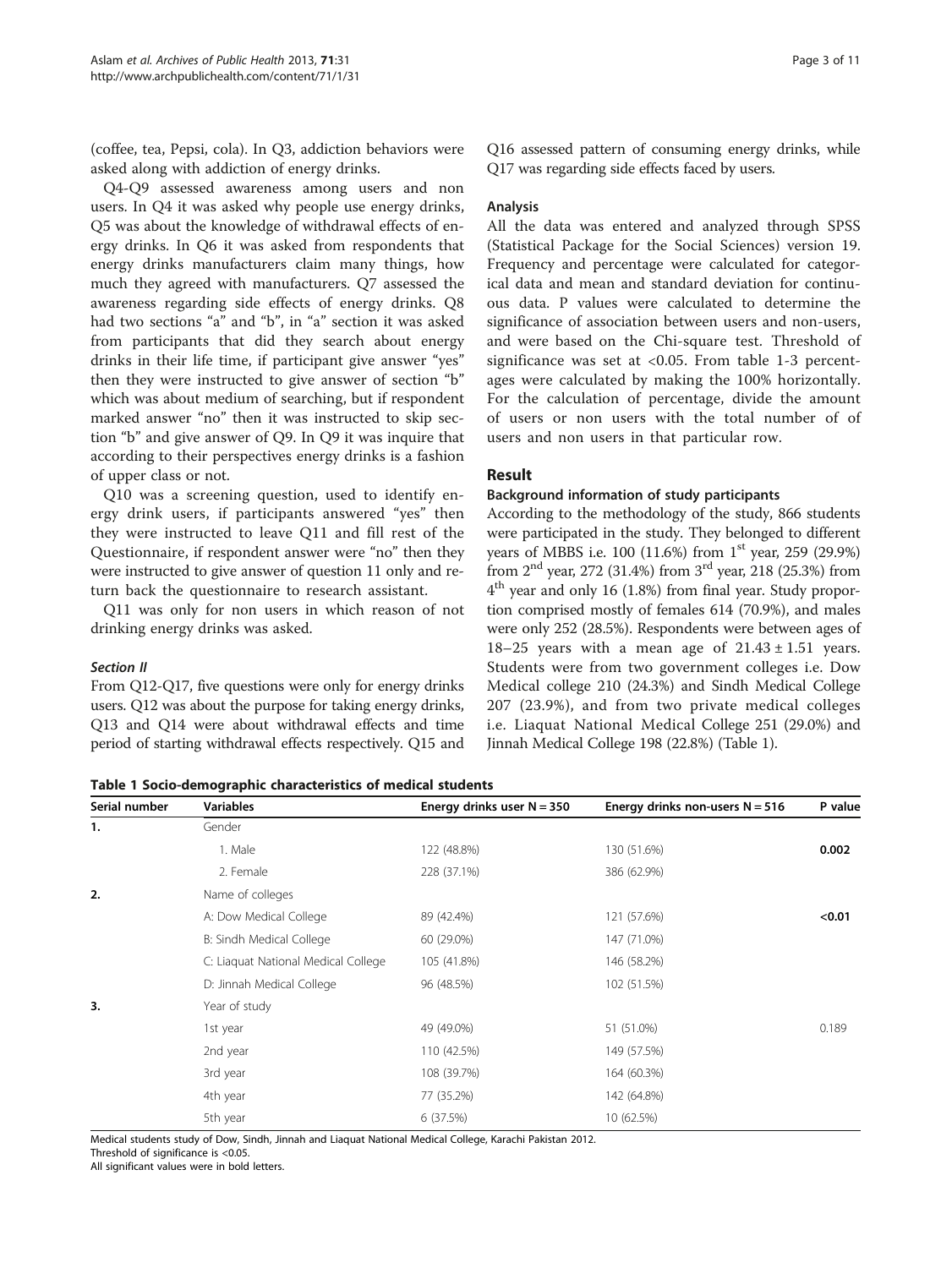| Serial<br>number | <b>Variables</b>                                                                          | Energy drinks user $N = 350$ | Energy drinks non-users $N = 516$ | P value |  |  |  |
|------------------|-------------------------------------------------------------------------------------------|------------------------------|-----------------------------------|---------|--|--|--|
| 1                | Select energy drinks from the following?                                                  |                              |                                   |         |  |  |  |
|                  | Tea/coffee                                                                                | 155 (40.8%)                  | 225 (59.2%)                       |         |  |  |  |
|                  | red bull/lucozade/blue jeans                                                              | 78 (42.9%)                   | 104 (57.1%)                       | 0.015   |  |  |  |
|                  | string                                                                                    | 21 (42.0%)                   | 29 (58.0%)                        |         |  |  |  |
|                  | burn/rox                                                                                  | 2(33.3%)                     | 4 (66.7%)                         |         |  |  |  |
|                  | lucozade/blue jeans                                                                       | $1(4.2\%)$                   | 23 (95.8%)                        |         |  |  |  |
|                  | Pepsi/coke                                                                                | 41 (36.9%)                   | 70 (63.1%)                        |         |  |  |  |
|                  | All of these                                                                              | 52 (46.0%)                   | 61 (54.0%)                        |         |  |  |  |
| 2.               | Are you using any other substance of addiction?                                           |                              |                                   |         |  |  |  |
|                  | Tea                                                                                       | 106 (42.1%)                  | 146 (57.9%)                       |         |  |  |  |
|                  | Coffee                                                                                    | 47 (57.3%)                   | 35 (42.7%)                        | < 0.01  |  |  |  |
|                  | Cola drinks                                                                               | 31 (50.0%)                   | 31 (50.0%)                        |         |  |  |  |
|                  | Naswar                                                                                    | 9(64.3%)                     | 5 (35.7%)                         |         |  |  |  |
|                  | Cigarette                                                                                 | 15 (60.0%)                   | 10 (40.0%)                        |         |  |  |  |
|                  | Heroin/charas                                                                             | 12 (54.5%)                   | 10 (45.5%)                        |         |  |  |  |
|                  | Alcohol                                                                                   | 2(8.7%)                      | 21 (91.3%)                        |         |  |  |  |
|                  | I don't use any                                                                           | 128 (33.2%)                  | 258 (66.8%)                       |         |  |  |  |
| 3.               | *What is the most common adverse/withdrawal<br>effect of energy drinks? (Multiple choice) |                              |                                   |         |  |  |  |
|                  | a. Fatigue                                                                                | 125 (47.0%)                  | 141 (53.0%)                       |         |  |  |  |
|                  | b. Dehydration                                                                            | 30 (34.5%)                   | 57 (65.5%)                        |         |  |  |  |
|                  | c. Increase heart rate                                                                    | 48 (26.5%)                   | 133 (73.5%)                       | 0.05    |  |  |  |
|                  | d. Increase blood pressure                                                                | 51 (39.8%)                   | 77 (60.2%)                        |         |  |  |  |
|                  | e. Tremors                                                                                | 11 (15.5%)                   | 60 (84.5%)                        |         |  |  |  |
|                  | f. Muscle stiffness and aches                                                             | 23 (43.4%)                   | 30 (56.6%)                        |         |  |  |  |
|                  | g. Vomiting , nausea and abdominal pain                                                   | 36 (29.0%)                   | 88 (71.0%)                        |         |  |  |  |
|                  | h. Insomnia                                                                               | 57 (37.3%)                   | 96 (62.7%)                        |         |  |  |  |
|                  | i. Inability to focus                                                                     | 91 (47.2%)                   | 102 (52.8%)                       |         |  |  |  |
|                  | j. Headache                                                                               | 46 (39.7%)                   | 70 (60.3%)                        |         |  |  |  |
|                  | k. No adverse or with drawl effect it is just rumors                                      | 71 (54.6%)                   | 59 (45.4%)                        |         |  |  |  |
|                  | I. I don't know                                                                           | 99 (39.9%)                   | 149 (60.1%)                       |         |  |  |  |
| 4.               | *Why people use energy drinks? (multiple choice)                                          |                              |                                   |         |  |  |  |
|                  | a. Promote wakefulness                                                                    | 193 (43.9%)                  | 247 (56.1%)                       |         |  |  |  |
|                  | b. Need more energy                                                                       | 104 (31.0%)                  | 231 (69.0%)                       |         |  |  |  |
|                  | c. Studying/completing major project                                                      | 184 (45.0%)                  | 225 (55.0%)                       | 0.05    |  |  |  |
|                  | d. Driving for long time                                                                  | 37 (45.1%)                   | 45 (54.9%)                        |         |  |  |  |
|                  | e. While partying                                                                         | 100 (50.5%)                  | 98 (49.5%)                        |         |  |  |  |
|                  | f. Weight loss                                                                            | 11 (34.4%)                   | 21 (65.6%)                        |         |  |  |  |
|                  | g. Athletic performance                                                                   | 34 (29.3%)                   | 82 (70.7%)                        |         |  |  |  |
|                  | h. Refreshment/taste                                                                      | 179 (44.9%)                  | 220 (55.1%)                       |         |  |  |  |
|                  | i. Attract from advertisement                                                             | 43 (35.0%)                   | 80 (65.0%)                        |         |  |  |  |
|                  | j. Relief stress                                                                          | 111 (42.7%)                  | 149 (57.3%)                       |         |  |  |  |

# <span id="page-3-0"></span>Table 2 Awareness regarding usage of energy drinks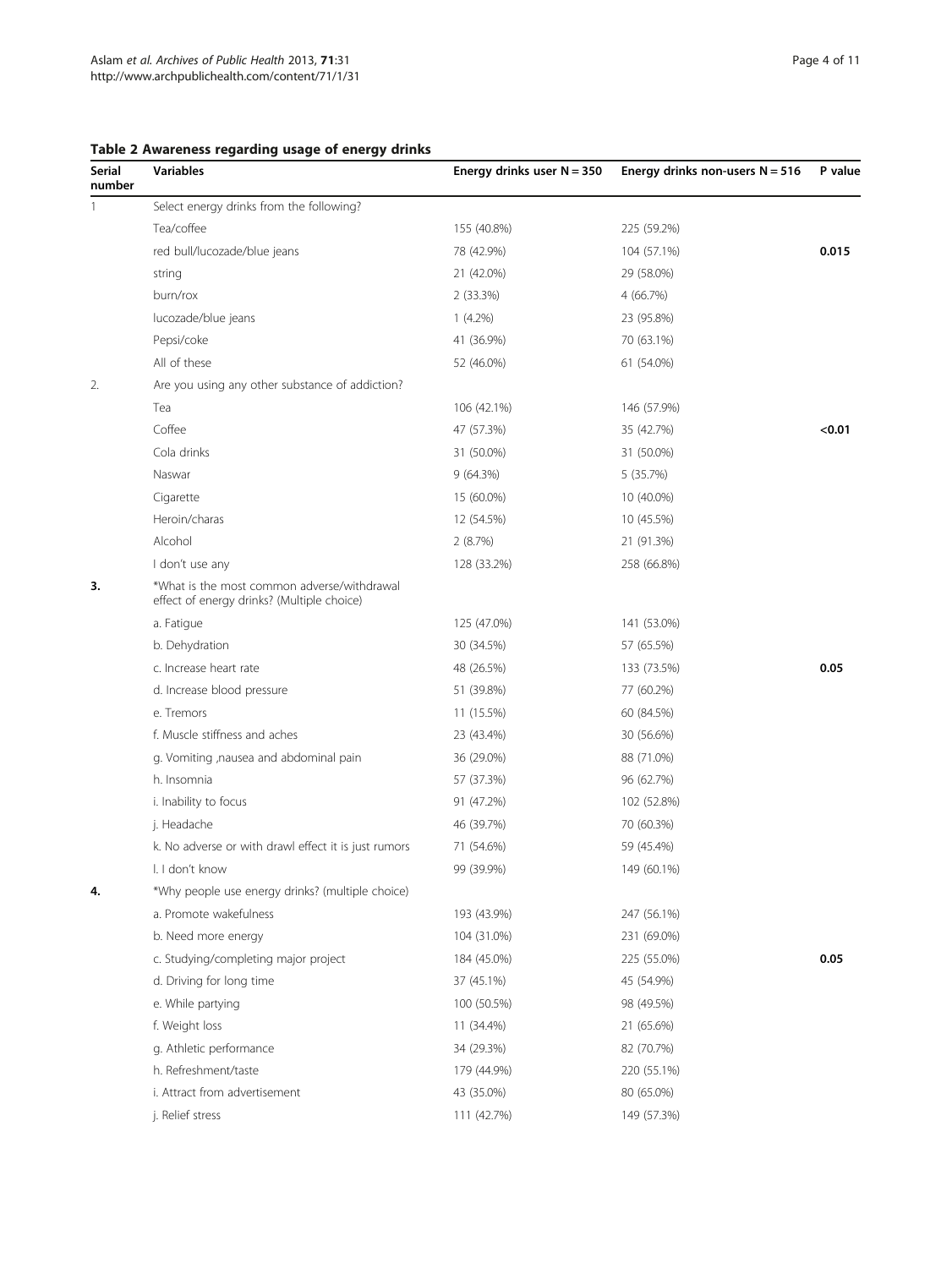#### Table 2 Awareness regarding usage of energy drinks (Continued)

| 5. | *Manufacturer claims that energy drinks do many<br>things, for how many thing you agree? (multiple choice) |             |             |      |
|----|------------------------------------------------------------------------------------------------------------|-------------|-------------|------|
|    | a. Physical endurance reaction                                                                             | 67 (34.4%)  | 128 (65.6%) | 0.05 |
|    | b. Concentration and memory recall                                                                         | 142 (50.0%) | 142 (50.0%) |      |
|    | c. Decrease sleep                                                                                          | 194 (43.8%) | 249 (56.2%) |      |
|    | d. Increase the ability of decision making                                                                 | 48 (36.4%)  | 84 (63.6%)  |      |
|    | e. give you extra amount of energy                                                                         | 162 (45.0%) | 198 (55.0%) |      |
|    | f. helps in athletic and academic performance                                                              | 72 (44.2%)  | 91 (55.8%)  |      |
|    | g. don't agree with any one of them                                                                        | 39 (24.1%)  | 123 (75.9%) |      |
|    | h. I don't know                                                                                            | 54 (35.5%)  | 98 (64.5%)  |      |

Medical students study of Dow, Sindh, Jinnah and Liaquat National Medical College, Karachi Pakistan 2012.

Threshold of significance is <0.05.

All significant values were in bold letters.

"\*" indicates multiple choice questions.

#### Awareness and knowledge regarding energy drinks

Regarding knowledge of proper definition of energy drinks, 261 (30.1%). Knew the exact definition of energy drinks out of which 102 belong to users and 159 from non-users, while majority (69.9%) of participants didn't know the exact definition of energy drinks. Most participants reported that they were also addicted to tea  $(p = < 0.01)$ . Regarding awareness of Energy drinks consumption's patterns, mostly users and non users thought that it was taken for its significance in promoting wakefulness [users193 (43.9%), nonusers 247 (56.1%) (p = <0.05)], for studying or completing major projects [users184 (45.0%), nonusers225 (55.0%) ( $p < 0.05$ ), and for refreshment purpose [users179 (44.9%), nonusers 220 (55.1%) (p < 0.05)] (Table [2](#page-3-0)).

In regard to awareness about withdrawal effect, mostly users and non user considered "fatigue" [users125 (47.0%), nonusers 141 (53.0%) ( $p < 0.05$ )] was the most common withdrawal effect while other side effect indicated by users was "tachycardia" 48 (26.5%), and by non users was "inability to focus" 102 (52.8%) (p < 0.05) (Table [2\)](#page-3-0).

Regarding manufacturers claim, both users and non users were agreed to the fact that energy drinks decrease sleep [users 194 (43.8%), nonusers 249 (56.2%) (p < 0.05)], and boost extra amount of energy for work [users162 (45.0%), nonusers 198 (55.0%) (p < 0.05)] (Table [2](#page-3-0)).

About its health effects, both users and non users was on the same table and claimed that it was injurious for human health [users189 (34.6%), nonusers 357 (65.4%)  $(p = <0.01)$ ] (Table [3](#page-5-0)).

Knowledge about side effects of energy drinks was also assessed. According to the outcomes, majority of participants thought that main side effects of energy drinks were gaining weight [users210 (42.3%), nonusers 287  $(57.7%)$   $(p = 0.233)$  and development of dental caries [users239 (43.0%), nonusers 317 (57.0%) ( $p = 0.098$ ]. Significant number of users considered energy drinks as one of the culprit of rising cardiovascular [188 (36.6%)] and neuropsychotic [120 (40.8%)] problems in society (Table [3\)](#page-5-0).

Comparatively users 141 (61.0%) ( $p = < 0.01$ ) had searched more about energy drinks ( $p = < 0.00$ ) and the most common medium they used for searching was Television 65 (76.5%), while mostly non-users were became familiar with energy drinks by the help of medical journals and books 36  $(39.1\%)$  (p = <0.00) (Table [3](#page-5-0)).

#### Non-users

Majority of non-users reported that there was no specific reason 265 (51.3%) of not drinking energy drinks while awareness from side effects 247 (47.8%) was also one of the main reason for not drinking energy drinks (Figure [1\)](#page-6-0).

## Pattern of consumption and side effects face by energy drinks users

Prevalence of users of energy drinks among medical student is 350 (49.2%). Most of the participants used energy drinks for the purpose of promoting wakefulness 166 (47.4%), completing their study projects 184 (52.5%) and for boosting energy levels 124 (35.4%) (Figure [2\)](#page-7-0).

Commonest withdrawal effect faced by most users were "fatigue" 111 (31.7%) and "inability to focus" 61 (17.42%) which came within 12–24 hours 63 (18%). Mostly consume energy drinks during studying 188 (53.7%) and stress 116 (33.1%). Majority of users experienced weight gain 102 (29.14%), after taking energy drinks. Frequency of taking energy drinks by most users in past 12 months were 1 cane [124 (35.4%)] for daily 142 (40.57%) (Table [4\)](#page-8-0).

## Discussion

Energy drink consumption has been continued to gain popularity since its inception in Australia in 1987 and in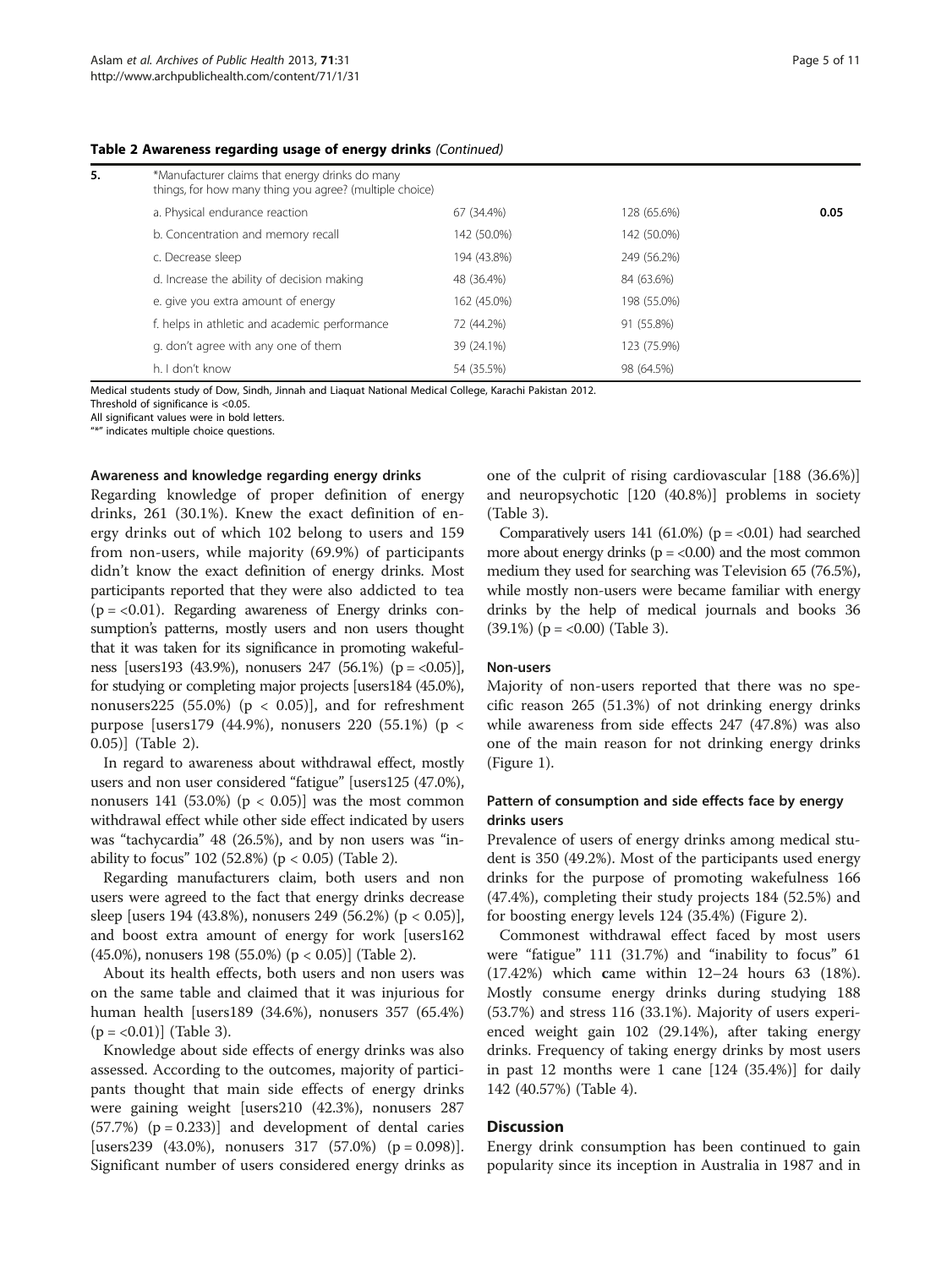| <b>Serial</b><br>number | <b>Variables</b>                                                                                 | <b>Energy drinks</b><br>user $N = 350$ | <b>Energy drinks</b><br>non-users $N = 516$ | P value |
|-------------------------|--------------------------------------------------------------------------------------------------|----------------------------------------|---------------------------------------------|---------|
| 1.                      | Do you think energy drink consumption is good for human health?                                  |                                        |                                             |         |
|                         | a. Yes                                                                                           | 97 (60.6%)                             | 63 (39.4%)                                  | < 0.01  |
|                         | b. No                                                                                            | 189 (34.6%)                            | 357 (65.4%)                                 |         |
|                         | c. I don't know                                                                                  | 64 (40.0%)                             | 96 (60.0%)                                  |         |
| $\overline{\mathbf{2}}$ | Do you think energy drinks cause palpitations, hypertension and heart problems?                  |                                        |                                             |         |
|                         | Yes                                                                                              | 188 (36.6%)                            | 325 (63.4%)                                 | < 0.01  |
|                         | No                                                                                               | 87 (59.7%)                             | 58 (40.3%)                                  |         |
|                         | I don't know                                                                                     | 75 (36.0%)                             | 133 (63.6%)                                 |         |
| 3                       | Do you think energy drinks cause neuropsychosis?                                                 |                                        |                                             |         |
|                         | Yes                                                                                              | 120 (40.8%)                            | 174 (59.2%)                                 | 0.448   |
|                         | <b>No</b>                                                                                        | 73 (36.7%)                             | 126 (63.3%)                                 |         |
|                         | I don't know                                                                                     | 157 (42.1%)                            | 216 (57.0%)                                 |         |
| 4                       | Do you think energy drinks cause weight gain?                                                    |                                        |                                             |         |
|                         | Yes                                                                                              | 210 (42.3%)                            | 287 (57.7%)                                 |         |
|                         | <b>No</b>                                                                                        | 74 (40.9%)                             | 107 (59.1%)                                 | 0.233   |
|                         | I don't know                                                                                     | 66 (35.1%)                             | 122 (64.9%)                                 |         |
| 5                       | Do you think energy drinks cause dental caries?                                                  |                                        |                                             |         |
|                         | Yes                                                                                              | 239 (43.0%)                            | 317 (57.0%)                                 | 0.098   |
|                         | <b>No</b>                                                                                        | 55 (34.2%)                             | 106 (65.8%)                                 |         |
|                         | I don't know                                                                                     | 56 (37.6%)                             | 93 (62.4%)                                  |         |
| 6                       | Do you think consuming energy drinks consuming is the symbol of fashion or<br>high class status? |                                        |                                             |         |
|                         | Yes                                                                                              | 189 (42.9%)                            | 252 (57.1%)                                 | 0.147   |
|                         | No                                                                                               | 161 (38.1.0%)                          | 264 (62.11%)                                |         |
| 7                       | Had you ever searched about energy drinks?                                                       |                                        |                                             |         |
|                         | Yes                                                                                              | 141 (61.0%)                            | 90 (39.0%)                                  | < 0.01  |
|                         | No                                                                                               | 209 (32.9%)                            | 426 (67.1%)                                 |         |
|                         | If yes from where:                                                                               |                                        |                                             |         |
| 8                       | Reading in any journal/book                                                                      | 54 (61.3%)                             | 34 (38.6%)                                  | < 0.01  |
|                         | From a friend or relative                                                                        | 18 (56.3%)                             | 14 (43.8%)                                  |         |
|                         | Watching on a T.V.                                                                               | 65 (76.5%)                             | 20 (23.5%)                                  |         |
|                         | From newspaper                                                                                   | 4 (15.4%)                              | 22 (84.6%)                                  |         |

#### <span id="page-5-0"></span>Table 3 Awareness regarding energy drink's usage

Medical students study of Dow, Sindh, Jinnah and Liaquat National Medical College, Karachi Pakistan 2012.

Threshold of significance is <0.05.

All significant values were in bold letters.

United States in 1997. From the day of launching till today its market has grown rapidly with nearly 500 new brands launched worldwide in 2006 and 200 new brands launched in the United States in 12 month period in 2007 [\[6](#page-9-0),[8](#page-9-0),[12](#page-9-0)].

Energy drinks have attained more prominence in young adult market. They are designed to enhance alertness or provide short term memory boost and are readily available at college campuses and recreational hot spots.

Results from present study indicate a greater prevalence of energy drinks consumption among males. Findings of our study corroborate those of similar studies in which it was found that male consumed more servings of energy drinks [[14,15](#page-10-0)]. Reason behind the findings can be advertisement of energy drinks which primarily targets adult male; furthermore males have more urge to achieve success as compared to females. Most men are competitive, accept challenges and tend to be stimulated by situation involving task or role accomplishment and assume risk, compared with females. This could be the possible reason for consuming energy drinks more often and in higher quantities than female [\[4,](#page-9-0)[16\]](#page-10-0).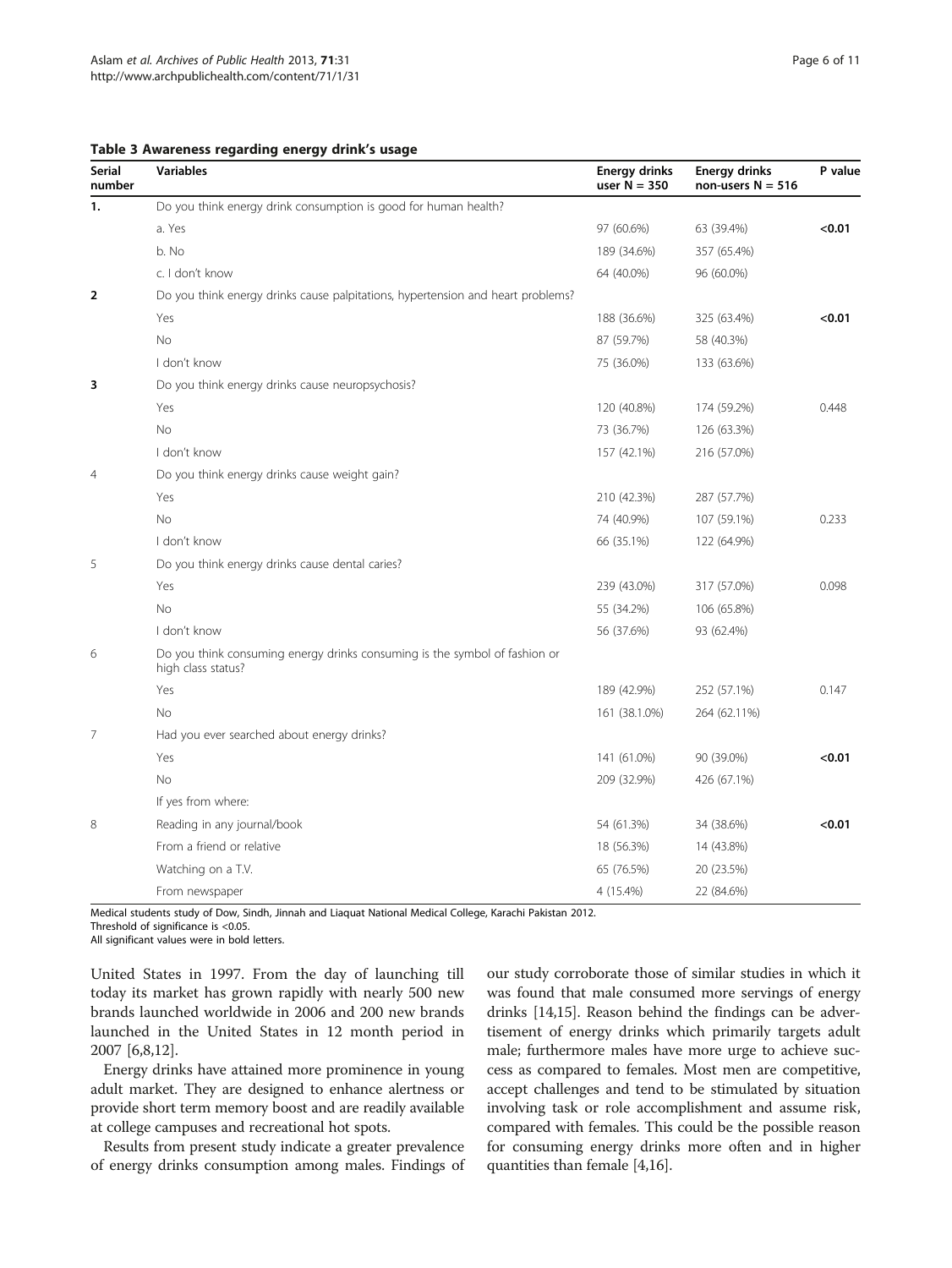<span id="page-6-0"></span>

Energy drinks are promoted for their stimulatory effect and claim to offer a variety of benefits including physical endurance reaction, concentration and memory recall, decrease sleep, increase ability of decision making give extra amount of energy and promote athletic performance. Majority of these claim however remained substantiated. The most consistent result to emerge was that intake of Energy drinks can increase long term physical endurance; improve cognitive ability and energy output. Our findings were consistent with past study [\[12\]](#page-9-0). Primary ingredient in energy drinks that has a cognitive function is the caffeine. Low doses of caffeine (12.5-50 mg) has been found to improve cognitive performance and mood and 200 mg doses have been found to improve cognitive task, speed, accuracy, increase alertness and the amount of caffeine provided in energy drinks an easily far exceed the amount necessary to promote cognitive function [\[6\]](#page-9-0).

A common reason given by 2/3rd respondents regarding why they drink energy drinks was to reduce sleep and boost energy level for study and completing projects. This may be due the reason that caffeine increase cortisol secretion by stimulating Central Nervous System and causes sensitization of a specific subset of cannabinoid receptor in the striatum, consistent with the psychoactive properties of the compound. This explains why enhanced relaxation and sense of well being occurs during use of caffeine in stressful event [\[17](#page-10-0)].

Energy drinks usage has now become wide spread among college students, particularly who want to meet both cognitive and physical performance demand [\[4](#page-9-0)[,14](#page-10-0)]. High intake of energy drinks, particularly brand that contain high quantity of caffeine can result in the slow downing the rate at which nutrient is absorbed into blood stream; it also slow downs the rate of fluid absorption or dehydration during an exercise. Excessive caffeine provides a blast of energy enabling the person to feel good initially but when energy is burn up in 30– 40 minutes, there is a sugar crash [[4\]](#page-9-0).

Findings of our study is also consistent with past study which shows that person who consumed energy drinks reported less sleepiness and increased alertness [\[18](#page-10-0)]. Approximately 15.3% person claim dehydrating effect of energy drinks on their body which was consistent with past studies [[4,](#page-9-0)[19\]](#page-10-0). It may be due to the fact that there were serious consequences when a person substitute energy drinks for water during strenuous physical activity, this is because caffeine act as diuretic agent and it removes extra fluid from the body therefore if a person consume it while sweating, and it will result in severe dehydration [[4\]](#page-9-0).

In our setup prevalence of insomnia due to energy drinks was around 17% which was much less than a study occur in Thailand [\[20\]](#page-10-0). Most subject who reported recreational use experience symptoms such as palpitation, tremors, seizures, inability to focus, accelerated heart rate and gastrointestinal upset, the same as reported in past studies [\[21-23](#page-10-0)]. Elevation of blood pressure and heart rate was may be due to the pressor effect of caffeine which cause peripheral vasoconstriction rather than enhancement of cardiac output [\[24\]](#page-10-0).

Energy drinks target market is different than in some of the other beverage industries. When they were first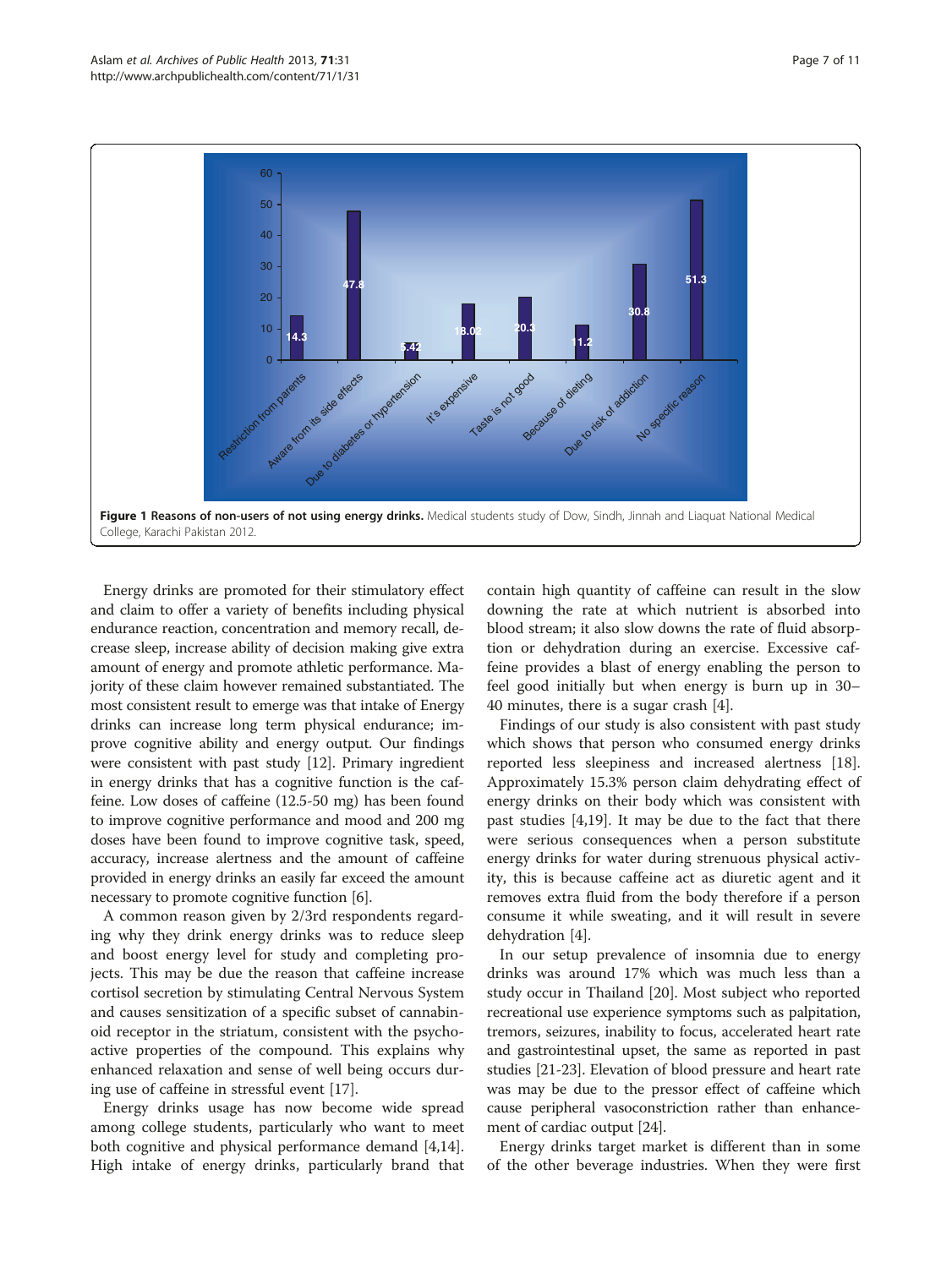being sold in United States, athletes were primary consumers. But now marketing has been expanded beyond that of simply athletes. Although everyone is susceptible to the fatigue of the super-charged, overworked lifestyle but young people are especially vulnerable to persistent exhaustion and insufficient energy. This group of people, more specifically male teenagers and people in their 20s and 30s, are also most likely to believe in the veracity of the energy drinks' claims. As a result, the majority of energy drinks are developed for and advertised to this younger generation. Same results were found in our study as mostly users of energy drinks start using them by watching its advertisement on television.

Symptoms of caffeine withdrawal including fatigue, insomnia, muscle aches, irritability, and depression begin in 12–24 hours after the last dose of Energy drinks; our findings were consistent with past study [\[12](#page-9-0)].

#### Strength and limitations

There is a distinct shortage of large scale generalized studies that map out prevalence as well as demographically specific consumption pattern and this present analysis offer preliminary data regarding prevalence, pattern of consumption and knowledge towards Energy drinks. Strength of our study lies in assessing awareness regarding energy drinks and its pattern of consumption among medical students. All attempts were made to ensure that the data collected was reliable and the methods were reproducible. Our study was also not free from limitations. Most important limitation for our study was that it was conducted in just four medical colleges. Although, these medical colleges consist of a heterogeneous population coming from different backgrounds and socioeconomic conditions, they cannot be used to predict the overall situation in the country. Furthermore, convenient sampling was employed, which may have led to

<span id="page-7-0"></span>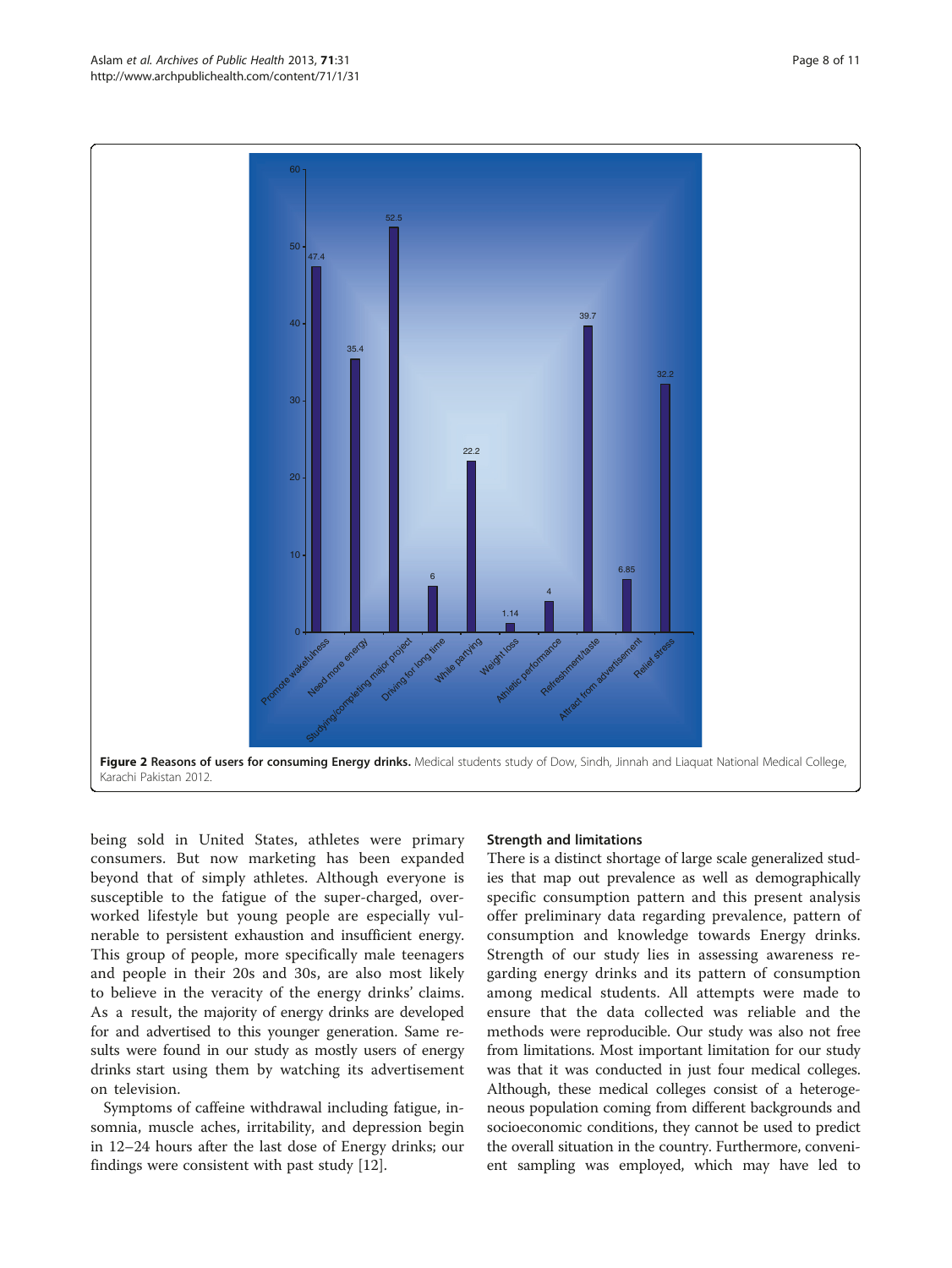# <span id="page-8-0"></span>Table 4 Pattern of energy drinks usage

| Serial number | <b>Variables</b>                                                                                      | <b>Energy drinks users</b> |  |  |
|---------------|-------------------------------------------------------------------------------------------------------|----------------------------|--|--|
|               | *What is the most common adverse/withdrawal effect of energy drinks you experience? (multiple choice) |                            |  |  |
|               | Fatigue                                                                                               | 111 (31.7%)                |  |  |
|               | Dehydration                                                                                           | 49 (14%)                   |  |  |
|               | Increase heart rate                                                                                   | 55 (15.7%)                 |  |  |
|               | Increase blood pressure                                                                               | 33 (9.42%)                 |  |  |
|               | Tremors                                                                                               | 29 (8.28%)                 |  |  |
|               | Muscle stiffness and aches                                                                            | 14 (4%)                    |  |  |
|               | Vomiting , nausea and abdominal pain                                                                  | 37 (10.57%)                |  |  |
|               | Insomnia                                                                                              | 42 (12%)                   |  |  |
|               | Inability to focus                                                                                    | 61 (17.42%)                |  |  |
|               | I don't know                                                                                          | 60 (17.14%)                |  |  |
|               | No adverse and with drawl effect come ,according to my experience, they are just rumors               | 106 (30.28%)               |  |  |
|               | Headache                                                                                              | 39 (11.14%)                |  |  |
| 2a            | In past 12 month how often you use it                                                                 |                            |  |  |
|               | Daily                                                                                                 | 142 (40.57%)               |  |  |
|               | Weekly                                                                                                | 107 (30.5%)                |  |  |
|               | Monthly                                                                                               | 101 (28.8%)                |  |  |
| 2b            | How many canes or bottle of energy drinks did you use daily, weekly or monthly in Past 12 months?     |                            |  |  |
|               | 1 cane                                                                                                | 124 (35.4%)                |  |  |
|               | 2 cane                                                                                                | 70 (20%)                   |  |  |
|               | 3 cane                                                                                                | 27 (7.71%)                 |  |  |
|               | 4 cane                                                                                                | 29 (8.28%)                 |  |  |
|               | 1 bottle                                                                                              | 28 (8%)                    |  |  |
|               | 2 bottle                                                                                              | 32 (9.14%)                 |  |  |
|               | 3 bottle                                                                                              | 13 (3.71%)                 |  |  |
|               | 4 bottle                                                                                              | 27 (7.71%)                 |  |  |
| 3             | Withdrawal/adverse effects are mostly seen after_____?                                                |                            |  |  |
|               | Immediately                                                                                           | 44 (12.57%)                |  |  |
|               | Before 12 hours                                                                                       | 34 (9.71%)                 |  |  |
|               | 12-24 hours                                                                                           | 63 (18%)                   |  |  |
|               | After 3 days                                                                                          | 16 (4.57%)                 |  |  |
|               | After a week                                                                                          | 20 (5.71%)                 |  |  |
|               | No withdrawal effects                                                                                 | 114 (32.57%)               |  |  |
|               | No specific time                                                                                      | 59 (16.85%)                |  |  |
| 4             | What do you experience after taking energy drinks?                                                    |                            |  |  |
|               | Experience weight gain                                                                                | 102 (29.14%)               |  |  |
|               | Experience palpitation                                                                                | 58 (16.57%)                |  |  |
|               | experience tachycardia and hypertension                                                               | 66 (18.857%)               |  |  |
|               | Experience dental caries                                                                              | 66 (18.57%)                |  |  |
|               | Experience neuropshychosis                                                                            | 58 (16.57%)                |  |  |
| 5             | *What is your pattern of drinking energy drinks? (multiple choice)                                    |                            |  |  |
|               | During studying                                                                                       | 188 (53.7%)                |  |  |
|               | During partying                                                                                       | 72 (20.5%)                 |  |  |
|               | During taking food                                                                                    | 65 (18.5%)                 |  |  |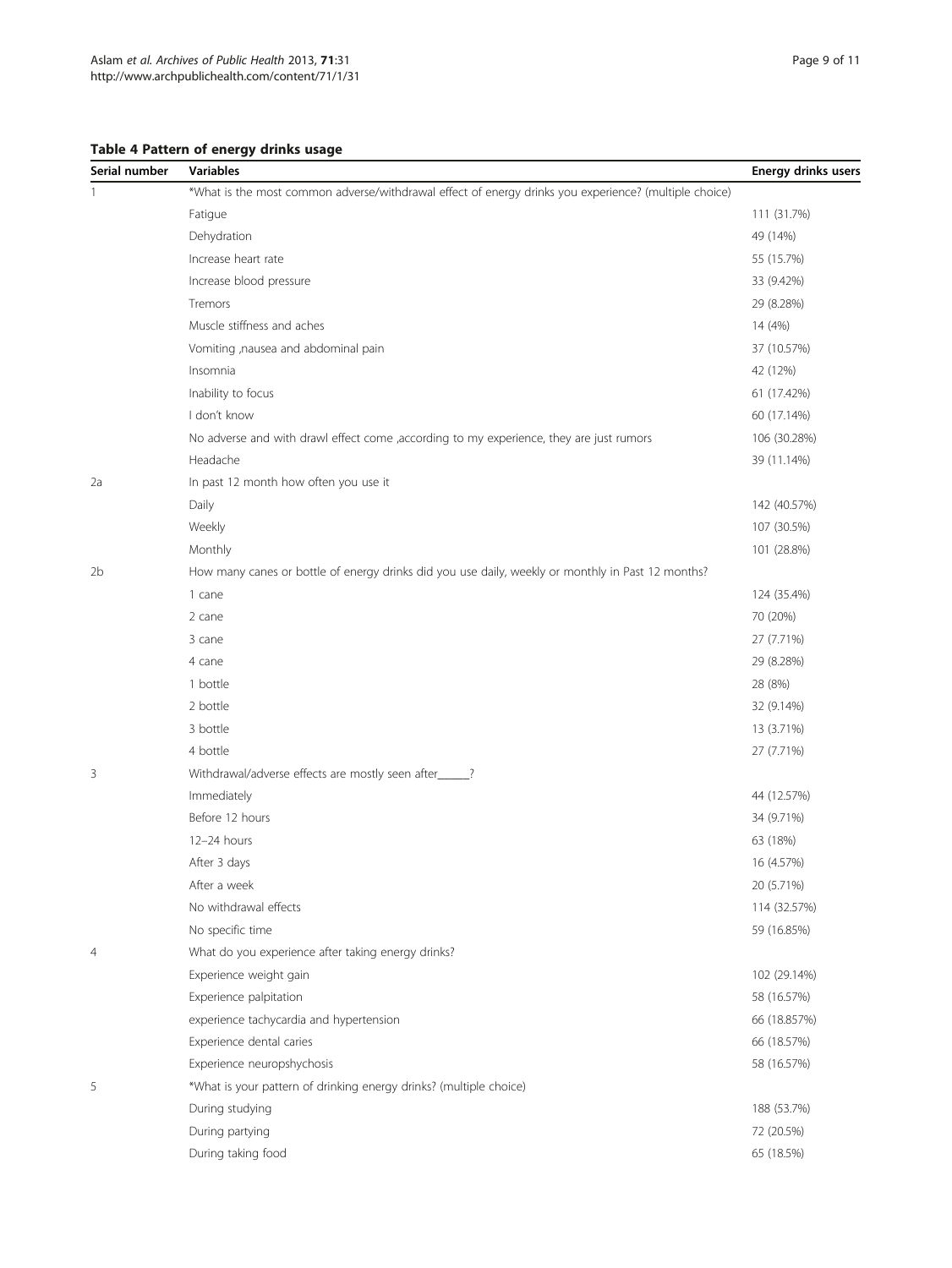<span id="page-9-0"></span>

|  | Table 4 Pattern of energy drinks usage (Continued) |  |
|--|----------------------------------------------------|--|
|--|----------------------------------------------------|--|

| During driving    | 42 (12%)    |
|-------------------|-------------|
| During free time  | 77 (22%)    |
| Before any sports | 15 (4.28%)  |
| During stress     | 116 (33.1%) |

Medical students study of Dow, Sindh, Jinnah and Liaquat National Medical College, Karachi Pakistan 2012. "\*" indicates multiple choice questions.

selection bias, and hence was not truly representative of the population under study. Another limitation that could have affected the outcome of our study was the possibility of recall bias with regard to the pattern and side effects of energy drinks.

## Suggestion for future studies

Suggestions for further studies include assessing whether students have any knowledge of the active ingredients in energy drinks and whether they have the right information about the potential positive and negative effects of each ingredient which was used in energy drinks.

## Recommendations

• Energy drinks contain as much caffeine as a cup of coffee. Its usage must be done in limit because too much caffeine may cause nervousness, irritability, sleeplessness, and, occasionally, rapid heartbeat. It could be used for occasional use only.

- Never intended for use as a substitute for sleep or gaining extra energy.
- If fatigue or drowsiness persists or continues to recur, consult a physician immediately. It is also suggested that due to its side effects it should not be given to children under 12 years of age.
- Parents and peers should play a valuable role in monitoring risk for caffeine related consequences among energy drink users.
- Young adults should be educated about the risks of drinking energy drinks.
- Health care provider must inform the public on the potential health hazards related to excessive intake of caffeine-containing beverages by Adults, children and adolescents.

## Conclusions

More research and increased public awareness is needed to bring about a greater understanding of their effects. Given the positive and negative effects of energy drinks referenced above, there is no doubt that these beverages may provide consumers with temporary benefits, including increased cognitive performance, increased or maintained mood, more physical energy, and promotion of wakefulness. However, while these beverages may provide

a quick fix to temporary difficulties faced by the consumers, the prolonged and continued use of these drinks may affect the health of an individual. In our study mostly medical students were aware of hazardousness of energy drinks but ratio has not much large and awareness has still needed.

#### Competing interest

The authors declared that they had no competing interests.

#### Authors' contribution

HMA AM MME SS did analyzing and manuscript drafting. MHR did review critically and also supervise. AF MF AA AMHK did data collection and checks the manuscript. All authors check and approve the final version.

#### Acknowledgement

We really appreciate all participants of this study.

#### Author details

<sup>1</sup>Dow Medical College, Dow University Of Health Sciences, Karachi, Pakistan <sup>2</sup> Liaquat National Medical College, Karachi, Pakistan. <sup>3</sup> Pakistan Medical Research Council, Karachi, Pakistan. <sup>4</sup>Jinnah Medical College, Karachi, Pakistan.<br><sup>5</sup>Sindh Medical College, Jinnah Sindh Medical University, Karachi, Pakistan. Sindh Medical College, Jinnah Sindh Medical University, Karachi, Pakistan.

#### Received: 19 April 2013 Accepted: 18 November 2013 Published: 18 December 2013

#### References

- 1. Pennay A, Lubman DI: Alcohol and energy drinks: a pilot study exploring patterns of consumption, social contexts, benefits and harms. BMC Res Notes 2012, 5:369.
- 2. Energy drink. [http://en.wikipedia.org/wiki/Energy\\_drink](http://en.wikipedia.org/wiki/Energy_drink).
- 3. Seifert SM, Schaechter JL, Hershorin ER, Lipshultz SE: Health effects of energy drinks on children, adolescents, and young adults. Pediatrics 2011, 127(3):511–528.
- 4. Buxton C, Hagan JE: A survey of energy drinks consumption practices among student-athletes in Ghana: lessons for developing health education intervention programmes. Sports Nutr Rev J 2012, 9(1):1-8.
- 5. Seidl R, Peyrl A, Nicham R, Hauser E: A taurine and caffeine-containing drink stimulates cognitive performance and well-being. Amino Acids 2000, 19(3–4):635–642.
- 6. Malinauskas BM, Aeby VG, Overton RF, Carpenter-Aeby T, Barber-Heidal K: A survey of energy drink consumption patterns among college students. Nutr J 2007, 6(35):1–7.
- 7. Alford C, Cox H, Wescott R: The effects of red bull energy drink on human performance and mood. Amino Acids 2001, 21(2):139-150.
- 8. Riesenhuber A, Boehm M, Posch M, Aufricht C: Diuretic potential of energy drinks. Amino Acids 2006, 31(1):81–83.
- 9. Bichler A, Swenson A, Harris M: A combination of caffeine and taurine has no effect on short term memory but induces changes in heart rate and mean arterial blood pressure. Amino Acids 2006, 31(4):471–476.
- 10. Lara DR: Caffeine, mental health, and psychiatric disorders. J Alzheimers Dis 2010, 20:239–248.
- 11. Miller KE: Energy drinks, race, and problem behaviors among college students. J Adolesc Health 2008, 43(5):490–497.
- 12. Reissig CJ, Strain EC, Griffiths RR: Caffeinated energy drinks-a growing problem. Drug Alcohol Depend 2009, 99(1):1–10.